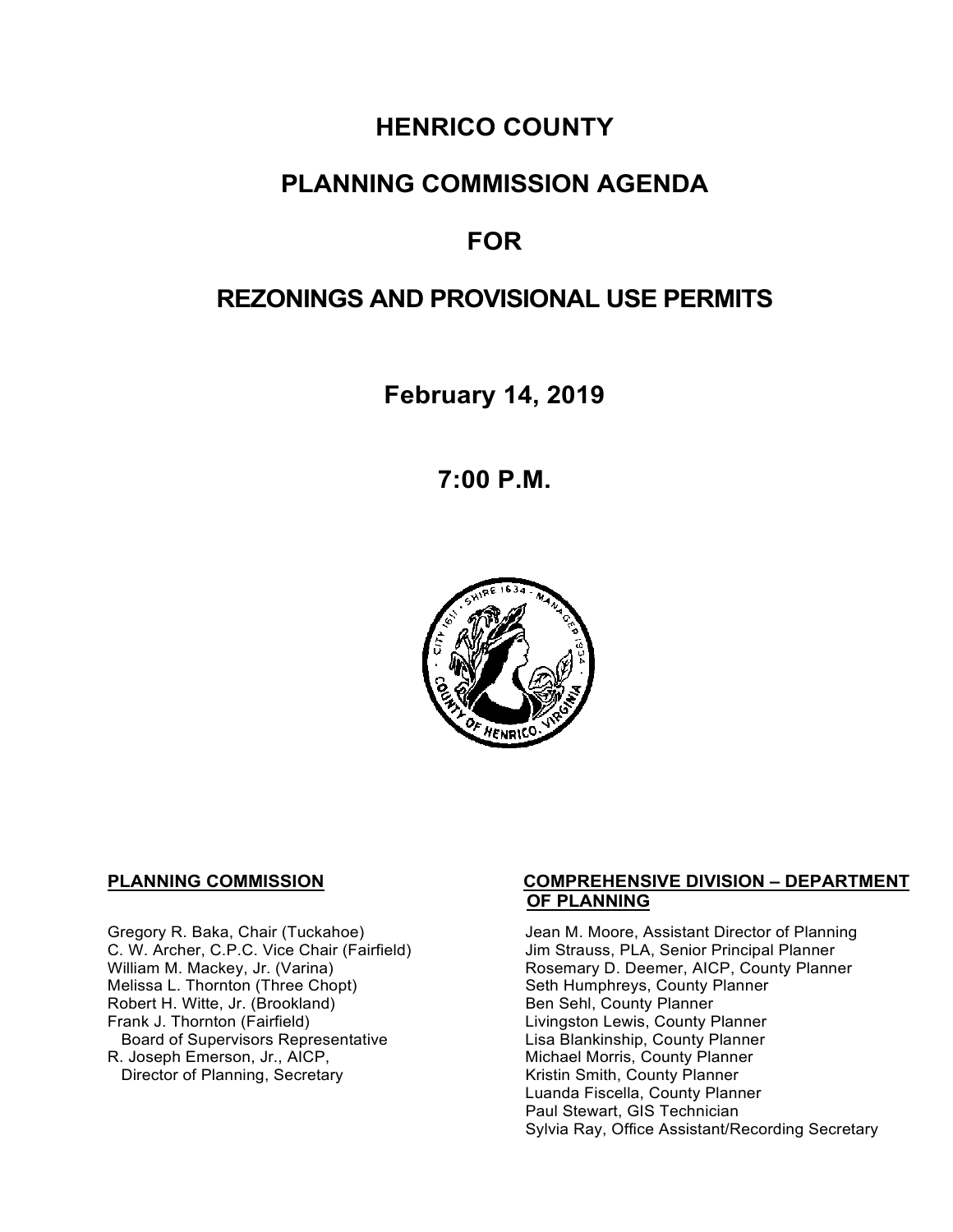### **PLANNING COMMISSION REZONING MEETING FINAL AGENDA FEBRUARY 14, 2019**

#### **BEGINNING AT 5:00 P.M.**

**DINNER AND WORK SESSION:** The Planning Commission will have dinner and a work session in the County Manager's Conference Room to discuss the proposed ordinance for Short Term Rentals.

#### **BEGINNING AT 6:00 P.M.**

#### **CALL TO ORDER:**

**PUBLIC HEARING ON CAPITAL IMPROVEMENTS PROGRAM:** Public Hearing to consider the FY 2019-20 through FY 2023-24 Capital Improvements Program. **Recommended for Approval**

**BEGINNING AT 7:00 P.M.**

**WELCOME:**

**PLEDGE OF ALLEGIANCE:**

**RECOGNITION OF NEWS MEDIA:**

**CALL TO ORDER:**

**REQUESTS FOR WITHDRAWALS AND DEFERRALS: (0); (3)**

**REQUESTS FOR EXPEDITED ITEMS: (1)**

**CASES TO BE HEARD: (4)**

#### *(Deferred from the January 10, 2019 Meeting)*

**GLEN ALLEN SMALL AREA STUDY – COMPREHENSIVE PLAN AMENDMENT:** The Planning Commission will consider an amendment to the 2026 Comprehensive Plan to designate the study area of the Glen Allen Small Area Study as a Special Focus Area and to change the recommended future land use classifications on select parcels in the study area from Suburban Residential 1 to Government and Commercial Concentration. The study area generally consists of the following properties: 2851-3017, 3024, 3028,

#### **February 15, 2019**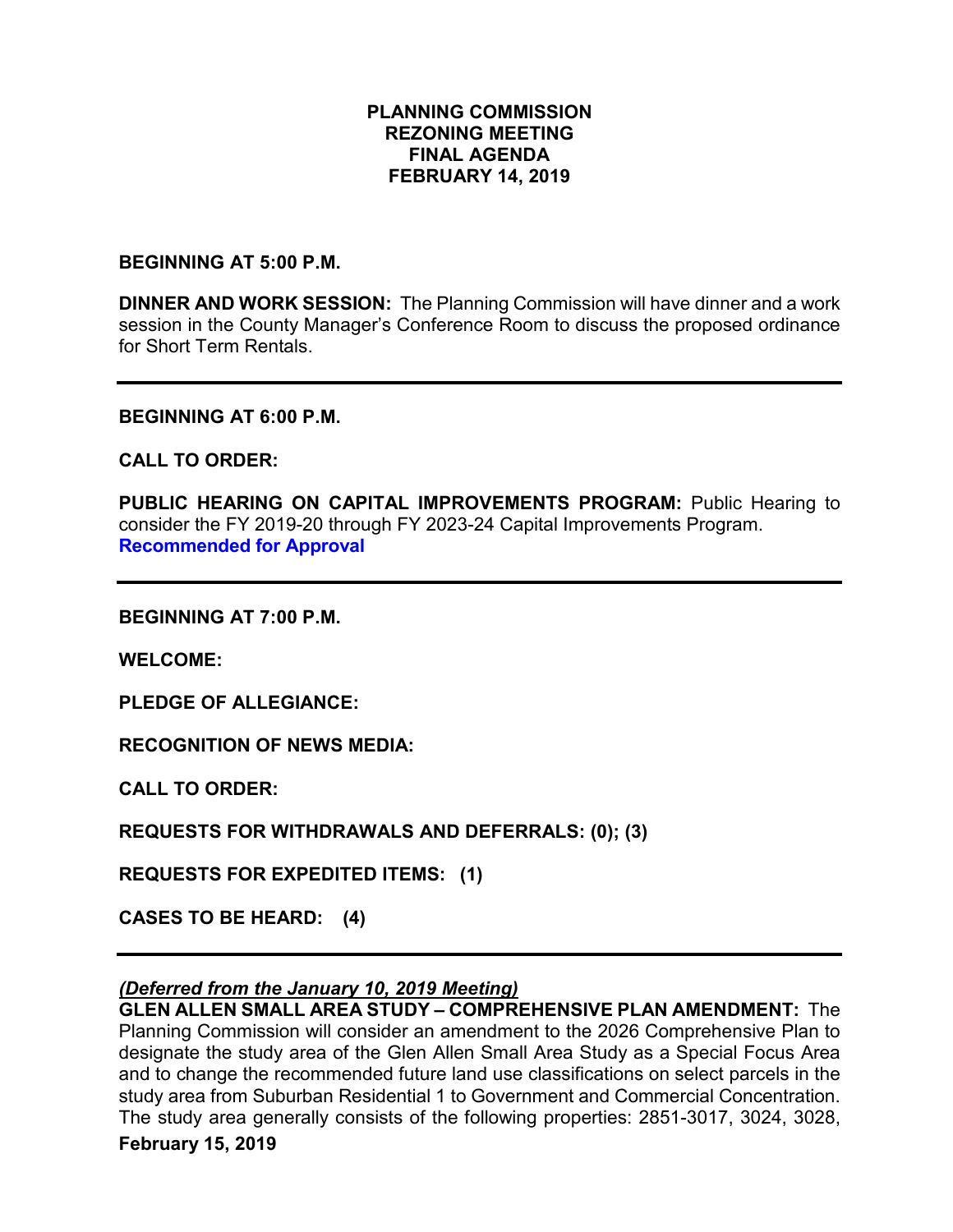and 3032 Mountain Road, 10728-10791 Old Washington Highway, 10710 John Cussons Drive, 2760 Peace Lane, 10598-10710 Purcell Road, 2700-2717 Bowles Lane, 10510- 10630 Jordan Drive, and parcels 769-768-8344, 770-767-7982, 770-767-8401, 771-769- 3907, 771-766-9344, and 772-766-1763. **Staff – Seth Humphreys (FOR DECISION ONLY)**

**Recommended for Approval**

#### **BROOKLAND:**

#### *Deferred from the December 6, 2018 Meeting*

**REZ2018-00045 T. Preston Lloyd for Hunt Club LLC:** Request to conditionally rezone from R-5 General Residence District to R-6C General Residence District (Conditional) Parcel 770-749-9008 and part of Parcel 770-750-4811 containing 19.13 acres located on the south line of Bremner Boulevard, approximately 170' east of Beth Road. The applicant proposes a continuing care retirement community. The R-6 District allows a max density of 19.8 units per acre. The use will be controlled by zoning ordinance regulations and proffered conditions. The 2026 Comprehensive Plan recommends Multifamily Residential. **Staff – Ben Sehl (Deferral Requested to the March 14, 2019 Meeting)**

**Deferred to the March 14, 2019 Meeting**

#### **VARINA:**

#### *Deferred from the January 10, 2019 Meeting*

**REZ2019-00001 RVA Land for Liberty Homes:** Request to rezone from A-1 Agricultural District to R-2 One-Family Residence District Parcel 821-679-0872 containing 5.381 acres located on the west line of Buffin Road, approximately 2,700' north of Kingsland Road. The applicant proposes two single family dwellings. The R-2 District allows a minimum lot area of 18,000 square feet and a maximum gross density of 2.42 units per acre. The use will be controlled by zoning ordinance regulations. The 2026 Comprehensive Plan recommends Suburban Residential 1, density should not exceed 2.4 units per acre and Environmental Protection Area. The site is in the Airport Safety Overlay District. **Staff – Lisa Blankinship (Deferral Requested to the March 14, 2019 Meeting)**

**Deferred to the March 14, 2019 Meeting**

**REZ2018-00048 Gary Lee Scottow for MTM Seven Pines, LLC:** Request to conditionally rezone from A-1 Agricultural District to M-1C Light Industrial District (Conditional) Parcels 834-715-5297, 834-715-8592 and 834-716-7646 containing 24.08 acres located along the north line of Old Williamsburg Road, approximately 1000' west of its intersection with Drybridge Road. The applicant proposes an automotive storage and auction yard with office/warehouse. The uses will be controlled by zoning ordinance regulations and proffered conditions. The 2026 Comprehensive Plan recommends Planned Industry. The site is in the Airport Safety Overlay District. **Staff – Livingston Lewis (Expedited Agenda Requested)**

**Recommended for Approval**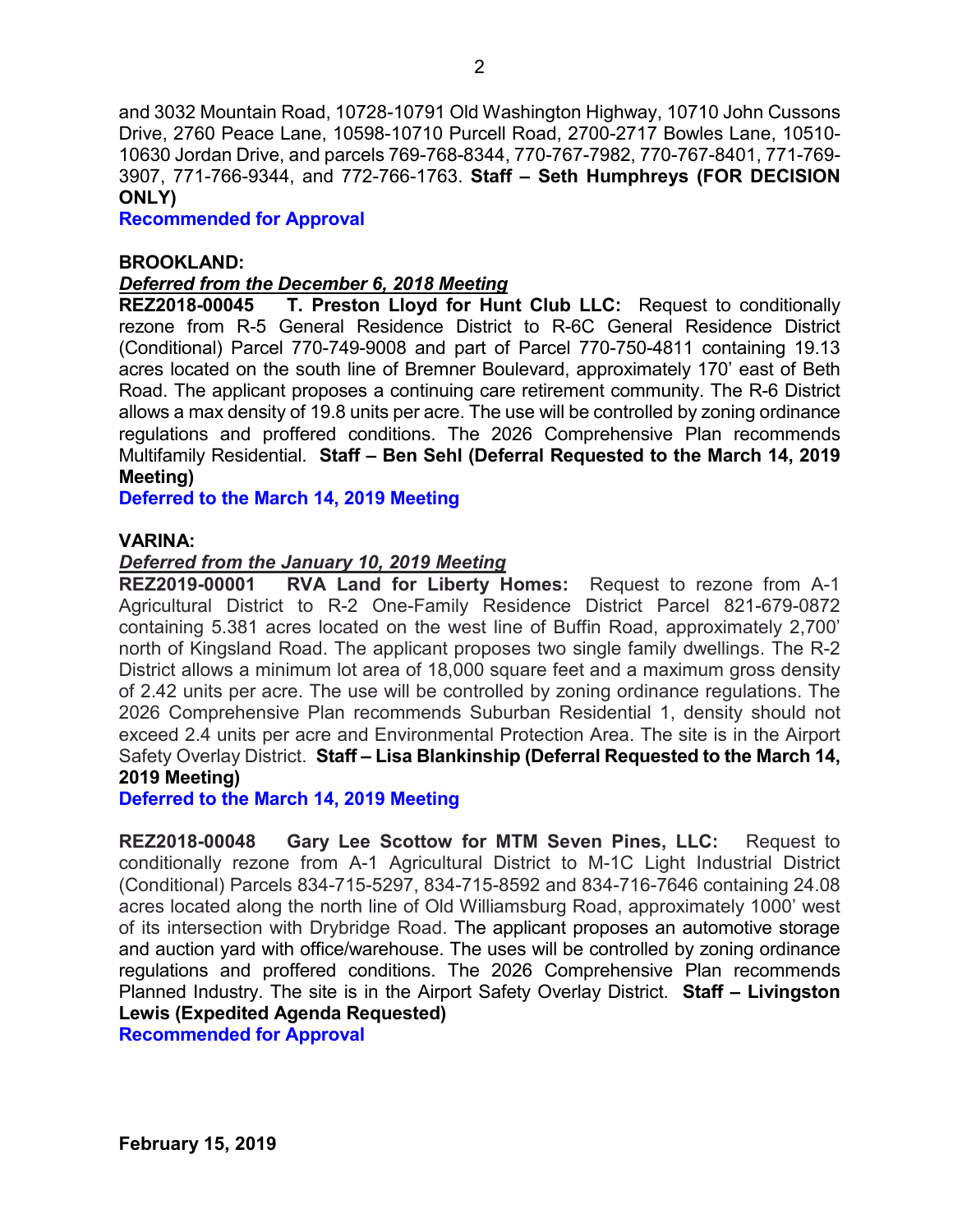**REZ2019-00006 Cynthia T. Long:** Request to conditionally rezone from O-2 Office District to R-2AC One-Family Residence District (Conditional) Parcel 817-726-0726 containing .65 acres located at the southeast intersection of Nine Mile Road (State Route 33) and Taft Street. The applicant proposes two single family dwellings. The R-2A District allows a minimum lot area of 13,500 square feet and a maximum gross density of 3.22 units per acre. The use will be controlled by proffered conditions and zoning ordinance regulations. The 2026 Comprehensive Plan recommends Suburban Residential 2, density should not exceed 3.4 units per acre. The site is in the Enterprise Zone and the Airport Safety Overlay District. **Staff – Michael Morris**

**Recommended for Approval**

# **THREE CHOPT:**

**Brian Duke for Belfast Road, LLC:** Request to amend proffers accepted with Rezoning case C-18C-06 on Parcel 744-763-5359 located on the east line of Belfast Road at its intersection with Stanford Mill Road. The applicant proposes to amend proffers regarding exterior materials. The existing zoning is R-3C One-Family Residence District (Conditional). The R-3 District allows a minimum lot area of 11,000 square feet and a maximum gross density of 3.96 units per acre. The 2026 Comprehensive Plan recommends Traditional Neighborhood Development. **Staff – Lisa Blankinship (Deferral Requested to the March 14, 2019 Meeting) Deferred to the March 14, 2019 Meeting**

**PUP2019-00003 Brian Menditto for Innsbrook Foundation:** Request for a Provisional Use Permit under Sections 24-62.2(f), 24-66(a), 24-120 and 24-122.1 of Chapter 24 the County Code in order to continue operation of an outside concert pavilion on part of Parcels 750-768-4593 and 751-769-0332, located at the southeast ramp of I-295 approximately 750' northeast of Nuckols Road. The existing zoning is M-1C Light Industrial District (Conditional). The 2026 Comprehensive Plan recommends Urban Mixed-Use. The site is in the Innsbrook Overlay District. **Staff – Ben Sehl Recommended for Approval**

#### **TUCKAHOE:**

**REZ2018-00049 James W. Theobald for CA Senior Living Holdings:** Request to conditionally rezone from R-2 One-Family Residence District to R-6C General Residence District (Conditional) part of Parcel 752-739-1406 containing 5.647 acres located on the east line of N. Parham Road at its intersection with Derbyshire Road. The applicant proposes a life care facility. The R-6 District allows a maximum density of 19.8 units per acre. The use will be controlled by proffered conditions and zoning ordinance regulations. The 2026 Comprehensive Plan recommends Semi-Public. **Staff – Seth Humphreys**

#### **Recommended for Approval**

**PUP2018-00020 James W. Theobald for CA Senior Living Holdings:** Request for a Provisional Use Permit under Sections 24-36.1(a), 24-120, and 24-122.1 of Chapter 24 of the County Code to allow a life care facility on part of Parcel 752-739-1406 located on the east line of N. Parham Road at its intersection with Derbyshire Road. The existing